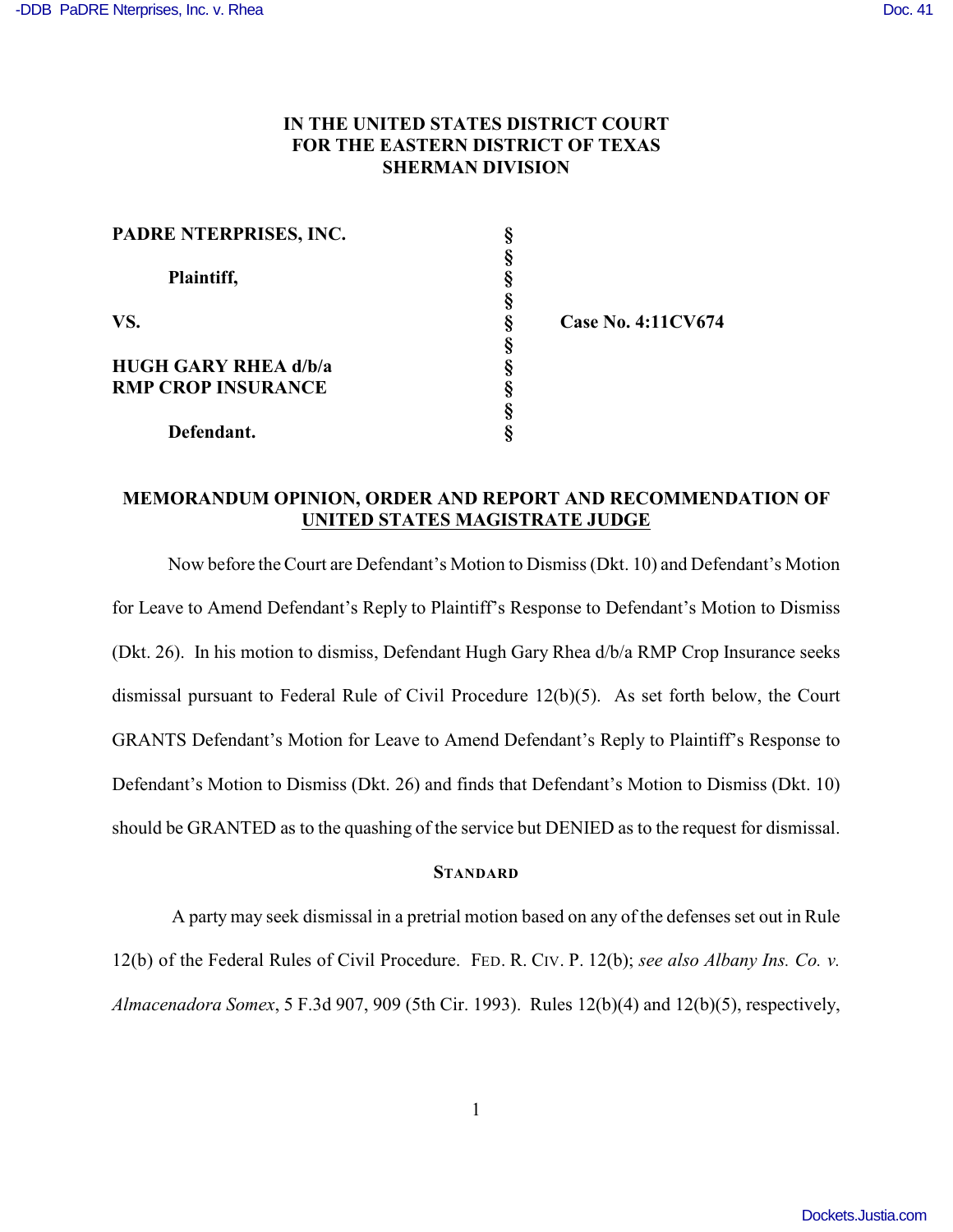provide defenses for insufficiency of process and insufficiency of service of process. FED. R. CIV. P.12(b)(4),(5). In addition to constituting grounds for dismissal, insufficient process and insufficient service of process also implicate a court's authority to exercise personal jurisdiction over a defendant. *Murphy Bros., Inc. v. Michetti Pipe Stringing, Inc.*, 526 U.S. 344, 350, 119 S. Ct. 1322, 1327, 143 L. Ed.2d 448 (1999) ("Before a ... court may exercise personal jurisdiction over a defendant, the procedural requirement of service of summons must be satisfied."). Therefore, if Defendant here was not properly served with process, this Court cannot exercise jurisdiction over it or this matter.

A defendant must raise an objection to the sufficiency of process or service in his answer or pre-answer motion. FED. R. CIV. P. 12(h)(1). If objections to service are not raised in the answer or pre-answer motion, they are waived. *Resolution Trust Corp. v. Starkey*, 41 F.3d 1018 (5th Cir. 1995). Importantly, however, as long as the objection is made in a timely fashion, a defendant's appearance in the suit does not waive the objection to service. *See, e.g., McCarter v. Harris County*, 2006 WL 1281087 (S.D. Tex. 2006) (rejecting the argument that defendant waived grounds for dismissal because it had filed an answer in the suit).

## **ANALYSIS**

Defendant here seeks dismissal based on improper service. Defendant raised the issue of improper service in his notice of removal, as well as in his motion to dismiss initially filed one day after the case was removed, and then again in his re-urged motion to dismiss after the case was transferred here (*see* Dkts. 1, 2, 10). Rule 4 of the Federal Rules of Civil Procedure sets forth the guidelines to determine what constitutes valid service of process. FED. R. CIV. P. 4. In addition to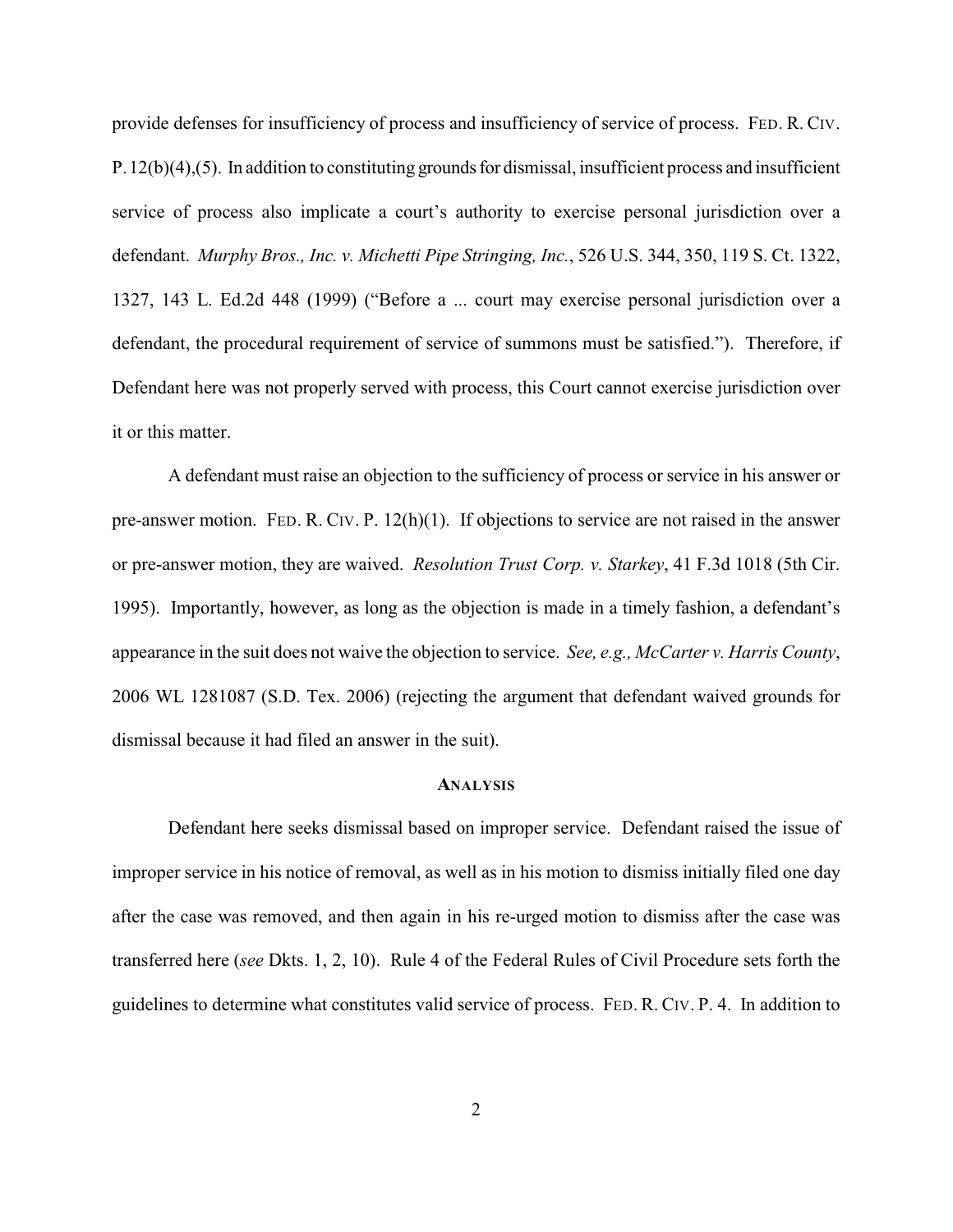service under the federal rules, Rule 4(h)(1) allows service of process to be effectuated in accordance with Rule  $4(e)(1)$ , which states that service of process may be made "pursuant to the law of the state" in which the district court is located, or in which service is effected." FED. R. CIV. P.  $4(e)(1)$ . The Texas and Federal Rules of Civil Procedure both require a properly-executed summons (or the equivalent) to be served upon the defendant in order for process to be sufficient. FED. R. CIV. P. 4(c)(1); TEX. R. CIV. P. 106(a)(2).

In this case, among other grounds for improper service, Defendant claims that he was not served with the citation. Defendant claims that, at the time of removal, there was no return of service on file. According to Defendant, his daughter, Kristin Rhea, was handed a copy of Plaintiff's state court petition and told that she was served. Kristin Rhea has submitted a sworn affidavit claiming that the only document given to her was a copy of Plaintiff's First Amended Petition and Request for Disclosure. Defendant similarly claims that he received a copy of the petition from his daughter but not the citation.

 After this matter was removed and after Defendant filed his motion to dismiss claiming there was no return of service on file, Plaintiff filed a state court return of service (dated September 26, 2011, but not filed until October 20, 2011) indicating that Kristen [sic]<sup>1</sup> Rhea was served with a copy of the citation and Plaintiff's First Amended Petition and Request for Disclosure on September 23, 2011. *See* Dkt. 16. A week later, Plaintiff filed an Affidavit of Lost Citation, in which the process server states "[a]fter delivery of processto [sic] the defendant, it was determined the Court issued

<sup>&</sup>lt;sup>1</sup>Ms. Rhea's name is spelled various ways on the record but it appears that the proper spelling, as indicated by her affidavit is "Kristin." *See* Dkt. 10-3.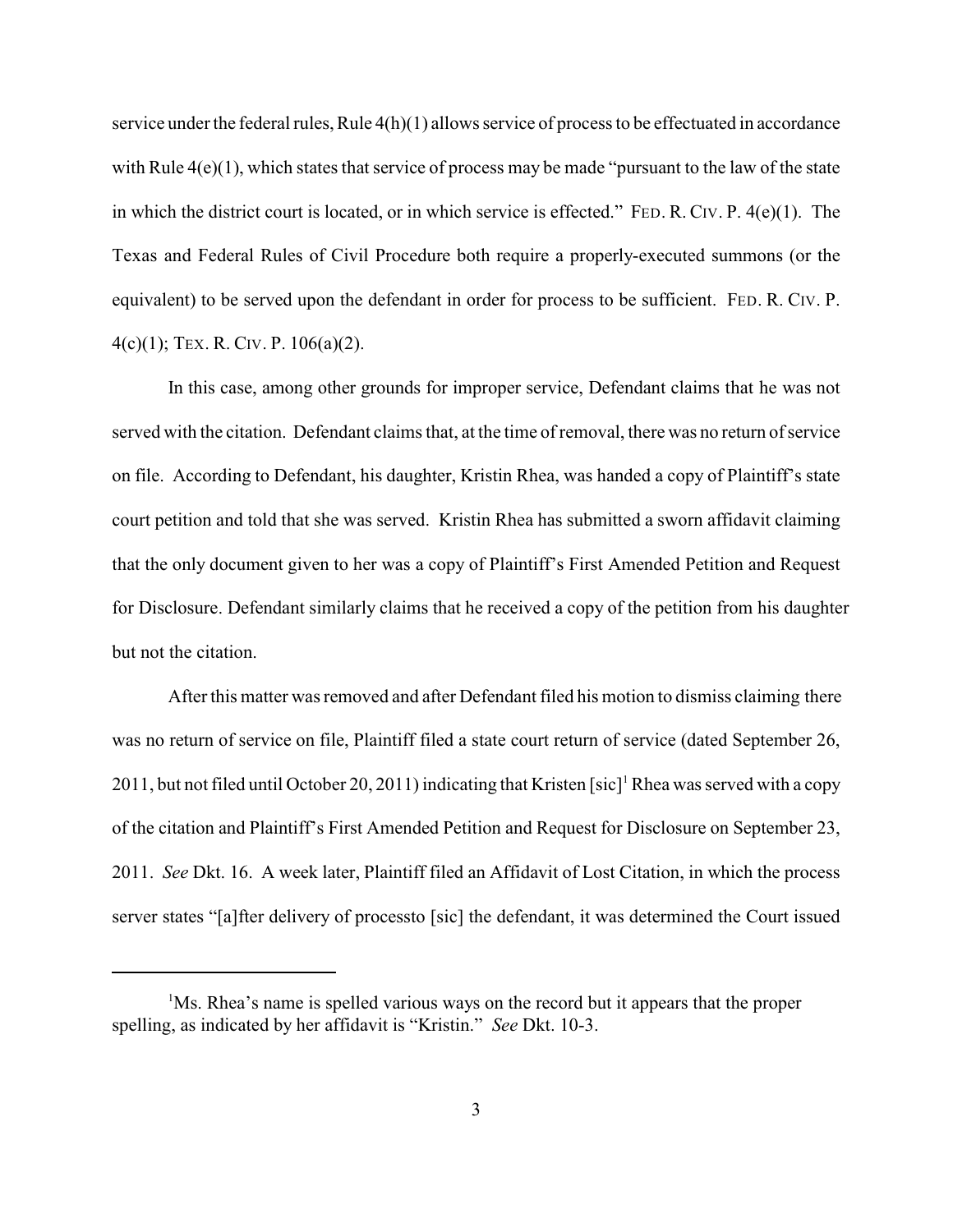Return of Service may have inadvertently been left with the Defendant but it has been lost or misplaced and cannot be located." Dkt. 17. Ten days after filing this, Plaintiff filed a second return of service (dated November 15, 2011) indicating that Kristen "Rheal" was served with a copy of the citation and Plaintiff's First Amended Petition & Request for Disclosure on September 23, 2011. *See* Dkt. 18. All three filings are sworn to by the same affiant, process server, Wayne Neal.

In conjunction with these multiple filings, Defendant filed a Motion for Leave to Amend Defendant's Reply to Plaintiff's Response to Defendant's Motion to Dismiss (Dkt. 26). Although the certificate of conference indicated that the motion was opposed, Plaintiff filed no response in opposition. The motion is GRANTED, notably because it addresses filings by Plaintiff after the original reply. The Court has considered the amended reply in its recommendations here.

The Court finds that Plaintiff has failed to demonstrate proper service. Once a defendant challenges the validity of service of process, the plaintiff has the burden to prove that service was proper. *Carimi v. Royal Carribean Cruise Line, Inc.* 959 F.2d 1344, 1346 (5th Cir. 1992). The proof of service submitted by Plaintiff is inconsistent. While the first returned citation, dated September 26, 2011, indicates service, the affidavit of lost citation states that it could not be located, and the second return of service contains a different name of the individual served, although it is likely a mere misspelling, and is a new and separate filing. The record is anything but clear. And the Court agrees with Defendant that Plaintiff has failed to rebut the allegation that it was not served with a copy of the citation – as is required under Rule 106 of the Texas Rules of Civil Procedure (requiring deliver to the defendant a true copy of the citation with the date of delivery endorsed thereon with a copy of the petition attached thereto) and Federal Rule of Civil Procedure 4(c).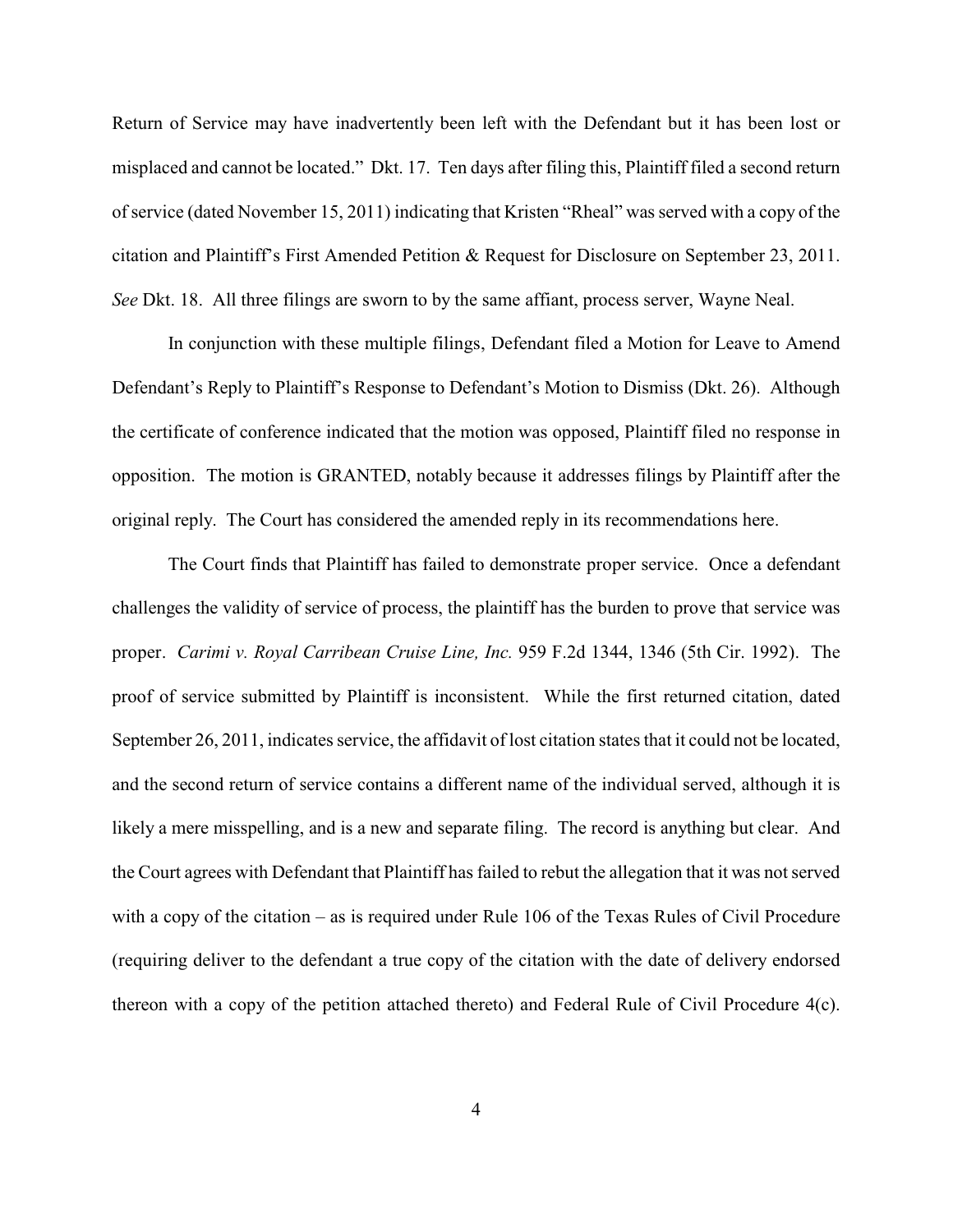Technical as the requirement may be, proper service is required.<sup>2</sup>

Given the finding that service was not proper, this Court is now faced with whether dismissal is warranted. If a plaintiff has not effected proper service within 120 days of filing the complaint, the court may either dismiss the action without prejudice or allow additional time for service. FED. R. CIV. P. 4(m). *Cf. Grant-Brooks v. Nationscredit Home Equity Servs.*, 2002 WL 424566 (N.D. Tex. 2002) (quashing service of process but denying motion to dismiss because 120-day time period to serve defendant had not expired). Here, more than 120 days have passed since the filing of Plaintiff's complaint, and service has apparently never been properly made.

Upon a showing of good cause for the failure of service, the court must extend the time for service. FED. R. CIV. P. 4(m). Good cause is more than inadvertence, mistake of counsel, or ignorance of the rules. *See System Signs Supplies v. U.S. Dep't of Justice,* 903 F.2d 1011, 1013 (5th Cir. 1990). The plaintiff must show excusable neglect, as well as establish good faith and a reasonable basis for not serving the summons and complaint within the time allowed by the rules. *Id.* 

<sup>&</sup>lt;sup>2</sup>Because the Court finds that the service is procedurally improper, the Court need not reach whether serving Kristin Rhea was permissible under Texas Civil Practice & Remedies Code § 17.021. The Court notes, however, that it has now found that Defendant Gary Rhea is not a Texas citizen for diversity purposes, that there is evidence in the record that would show that Kristin Rhea is employed by and acted on behalf of her father's business, and that the Texas statute broadly permits service on "an agent or clerk employed in the office, place of business, or agency." TEX. CIV. PRAC. & REM. CODE § 17.021. This case is now active, Defendant has retained counsel and is aware of the claims against him, and once the technical requirement of service is satisfied, the Court expects that the parties will proceed on the merits. The Court strongly encourages the parties to review Federal Rule 4(d)'s provisions regarding the waiver of service.